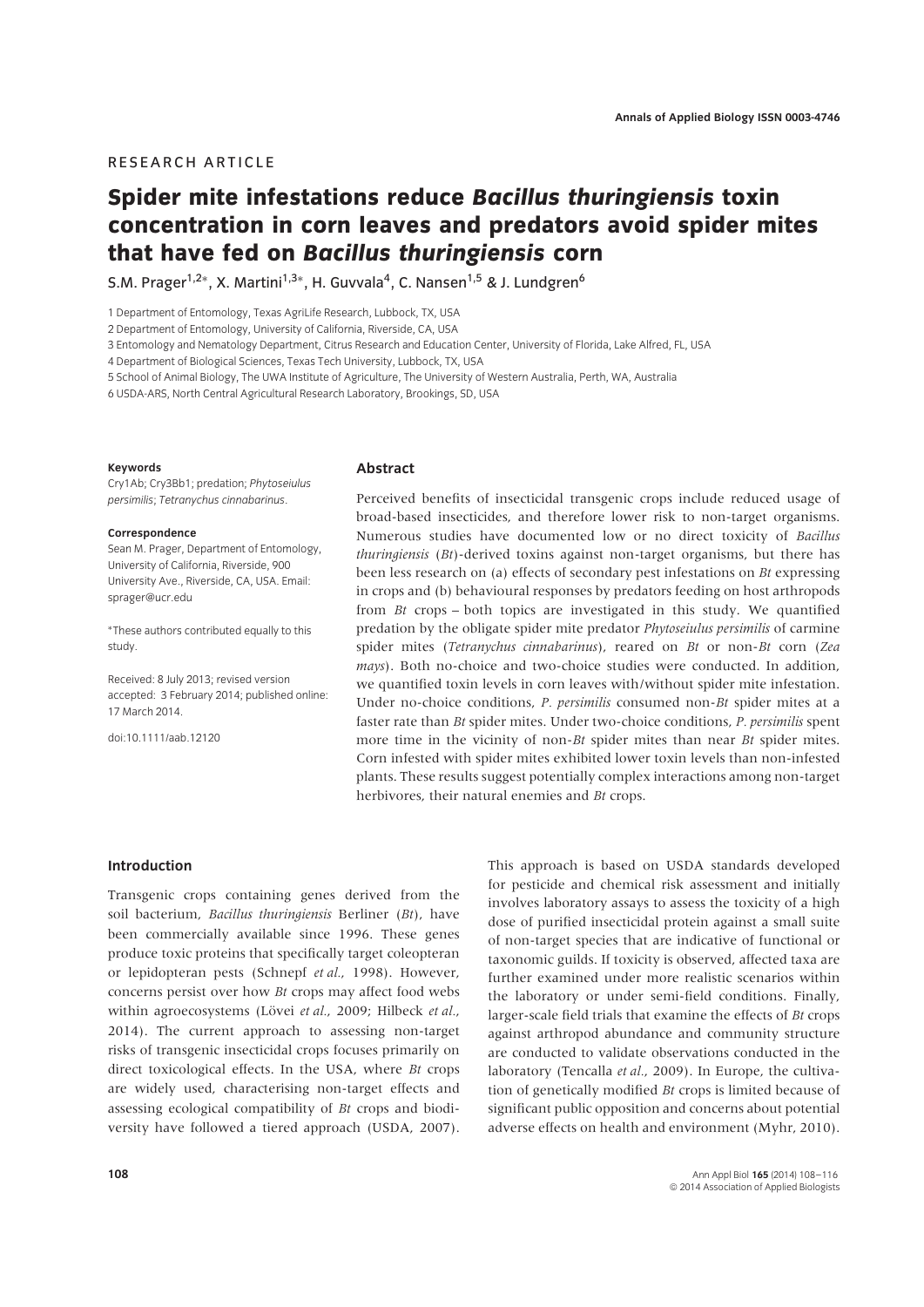For a genetically modified organism to be regulatory approved in Europe, an environmental risk assessment is required (Hilbeck *et al.*, 2011). This environmental risk assessment has to evaluate both direct and indirect risks to human health and environment (The Council of the European Union, 2001).

However, despite these requirements, there is a relative paucity of studies investigating indirect effects of *Bt* toxins on the foraging behaviour and prey preference of natural enemies (Lundgren *et al.*, 2009; but see Desneux *et al.*, 2010; Liu *et al.*, 2011), and the effects that transgenic crops have on the behaviour of secondary (non-target) pests. This is despite the fact that secondary pests, such as spider mites on corn (*Zea mays* L.), can be important pests that may undermine the benefits of *Bt* crops (Men *et al.*, 2004; Zhao *et al.*, 2011). It also discounts the evidence that *Bt* toxins may affect the behaviour of non-target organisms and natural enemies. Critically, some of these risk assessments served as support for a ban on the MON810 corn line in Germany and in five other EU countries (Bøhn *et al.*, 2012; Hilbeck *et al.*, 2012).

Numerous studies have examined the toxicological effects of *Bt* toxins offered as either purified proteins or *Bt* plant tissue on various life history parameters of dozens of putative non-target organisms. However, despite this extensive literature, the effects of *Bt* crops on non-target organisms remain a controversial topic. The majority of the laboratory and field studies conclude that *Bt* toxins have no detectable toxicity to non-target insects (Sanvido *et al.*, 2007; Romeis *et al.*, 2008; Naranjo, 2009; Duan *et al.*, 2010; Peterson *et al.*, 2011; Alcantara, 2012). Yet, there are noticeable examples reporting that *Bt* crops were found to affect non-target arthropods. As an example, honeybees (*Apis mellifera* L.) exposed to Cry1Ab had disrupted learning performances (Ramirez-Romero *et al.*, 2008). It has also been demonstrated that *Bt* crops may adversely affect natural enemies. Studies on the lacewing, *Chrysoperla carnea* Stephens, showed the avoidance of prey items reared on *Bt*-expressing corn versus non-*Bt* isogenic controls (Meier & Hilbeck, 2001). Finally, the predatory mite *Phytoseiulus persimilis* Athias-Henriot prefers twospotted spider mites (*Tetranychus urticae* Koch) reared on eggplant (*Solanum melongena* L.) that does not express Cry-1Ab to conspecific spider mites reared on the same plant isoline that did not contain *Bt* genes (Zemkova Rovenska *et al.*, 2005). This is significant because two-spotted spider mites contained *Bt* toxins from *Bt* corn at levels above those found in the host plant (Obrist *et al.*, 2006*b*) and because studies measuring life history parameters of twospotted spider mites showed that Cry1Ab toxin (Lozzia *et al.*, 2000; Dutton *et al.*, 2002) or Cry3Bb1 (Li & Romeis, 2010) contents were not associated with any fitness costs

for the spider mites (Hilbeck et al., 1998a; Lövei et al., 2009; Schmidt *et al.*, 2009; Stephens *et al.*, 2012).

Expression of transgenes in crops is influenced by a wide range of abiotic factors, including temperature (Zhou *et al.*, 2009), salinity (Luo *et al.*, 2008), vernalisation (Burgio *et al.*, 2011) and light intensity (Dong & Li, 2007). To our knowledge, few studies, have investigated whether herbivory affects *Bt* toxin concentrations in transgenic plants, although any alterations in *Bt* contents could have important implications for the efficacy and long-term sustainability of this technology Olsen *et al.* (2005).

The overall goal of this study was to examine interactions between spider mites, their predators and *Bt* corn. Under both no-choice and two-choice conditions, we quantified the predation rate by predatory mites (*P. persimilis*) of carmine spider mites (*Tetranychus cinnabarinus* Boudreaux), reared on corn containing genes for *Bt* toxins (*Bt*-mites) or not containing those genes (non-*Bt* mites). Spider mites may be considered important secondary pests on corn, and they can potentially undermine the economic benefits of growing *Bt* crops (Men *et al.*, 2004; Zhao *et al.*, 2011). In addition, we quantified toxin levels in corn leaves with/without spider mite infestation. The results showed that *P. persimilis* consumed *Bt*-mites at a lower rate than non-*Bt* mites, preferred non-*Bt* mites when given a choice, and that herbivory by this secondary pest of corn adversely affected the quantity of *Bt* toxin contained within by host plants. These results could have implications for how pest management and resistance management are approached in transgenic crops.

## **Materials and methods**

#### Plant and mite cultures

Experiments were conducted using spider mites reared on one of two commercial corn varieties with similar genetic backgrounds (i.e. same parent cultivars), both of which are widely planted in West Texas. The *Bt* hybrid (207-03VT3, Monsanto, St. Louis, MO, USA) is a YieldguardVT triple-stacked hybrid that expresses two *Bt* toxins, Cry3Bb1 and Cry1Ab, along with glyphosate tolerance. The conventional (non-*Bt*) hybrid (207-01, Monsanto) contains similar base genetics to the *Bt* hybrid. The agronomic characteristics and susceptibility to diseases are the same between the two varieties (http://www.channel.com, accessed on 23 June 2013). Consequently, the only known and documented difference between the two varieties is the presence of *Bt*-derived genes in 207-03VT3 that are absent in 207-01. Both varieties have a maturity of 107 days, are glyphosate tolerant and were factory treated with the 500 rate (0.500 mg of a.i. per kernel) of the insecticide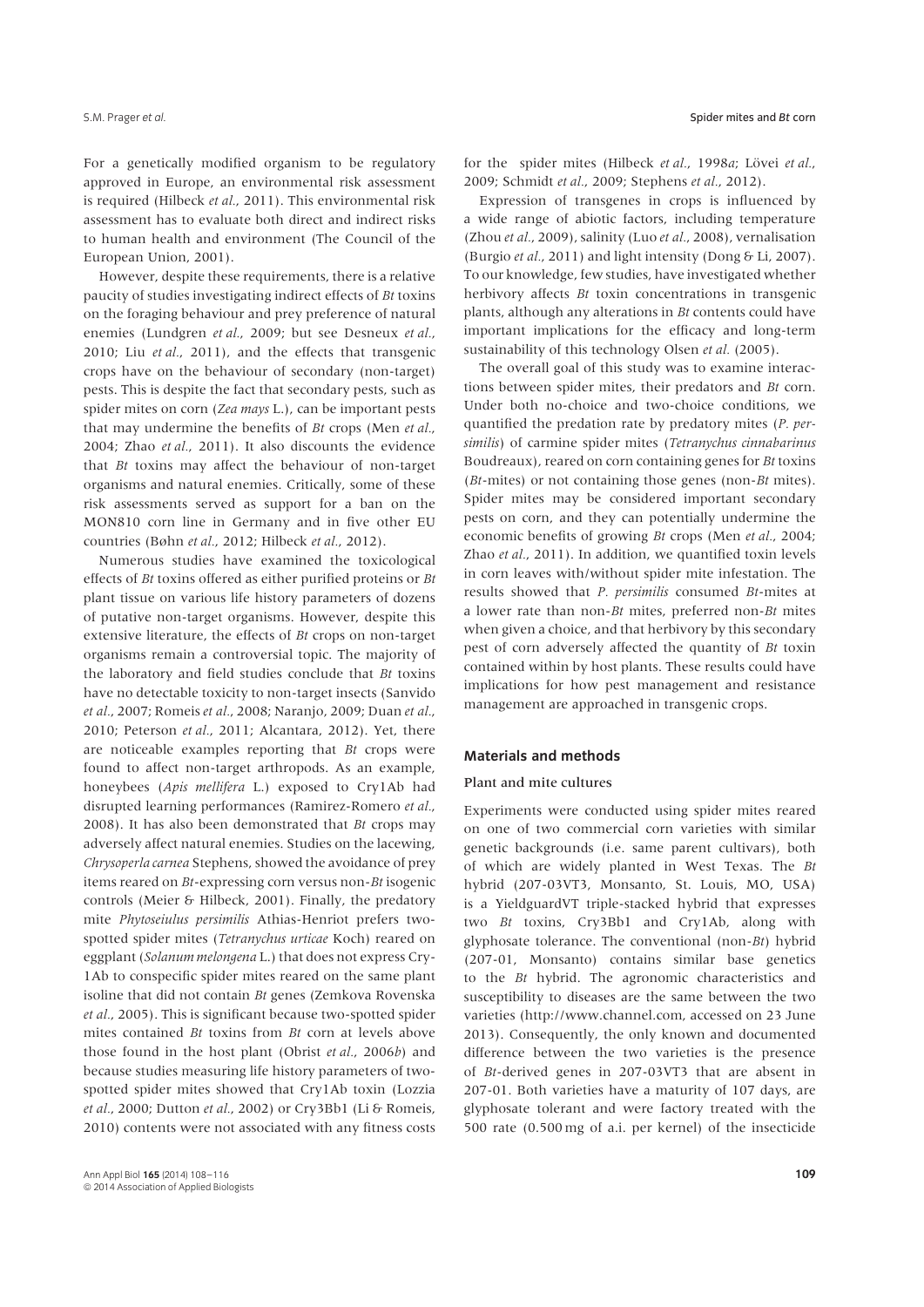Clothianidin (Poncho, Bayer CropScience, Research Triangle Park, NC, USA). Clothianidin has been shown not to affect the survival of spider mites (Cloyd & Bethke, 2011). The use of two commercially available hybrids with similar but not identical genetics is more reflective of a real-world scenario in which an organism is likely to encounter sister varieties rather than true isolines. Corn plants were grown in 3.8-L plastic pots with Metromix 900 Professional Growing Mix (Sun Gro Horticulture, Vancouver, BC, Canada) under greenhouse conditions at the Texas AgriLife Research and Extension Center (Lubbock, TX, USA). Corn plants were watered *ad libitum* and fertilised weekly with 238 ppm/N Peter's Professional 20:20:20 (N–P–K) growing media (J.R. Peters Inc, Allentown, PA, USA). To avoid accidental infestations of corn plants by spider mites, corn plants were grown in spider mite proof cages (96  $\times$  26 mesh cm<sup>-2</sup>; Bug Dorm, MegaView Science, Taichung, Taiwan). A colony of carmine spider mites was maintained on non-*Bt* corn plants (DeKalb, IL, USA). Even though toxicology studies of *Bt* corn on carmine spider mites are lacking, field data indicated that *Bt* cotton does not control this pest (Cui & Xia, 2000). At the seven-leaf stage, about 4 weeks after emergence, eight plants each of the two varieties were infested with approximately 100 spider mites from the main colony. This process was repeated until all leaves of infested plants contained 100–200 spider mites each (approximately three times per plant). This level of infestation was high enough to maintain populations but did not create visible plant damage. Female spider mites were collected 7–21 days after the final addition of spider mites. Consequently, all but the most recently added spider mites would have been on the Monsanto corn for a generation, as longevity of these spider mites is approximately 3 weeks (Northcraft & Watson, 1987).

In this study, we used the predatory mite *P. persimilis* as a representative natural enemy. *P. persimilis* is an obligate predator of, and is widely used for biocontrol of, several species of spider mites. Commercially sourced *P. persimilis* (Syngenta Bioline, Oxnard, CA, USA) were used to start a laboratory colony that was reared in mite proof tents (Bug Dorm, MegaView Science) containing two to four each of tomato (*Solanum lycopersicum* L.) and bean (*Phaseolus vulgaris* L.) plants infested with carmine spider mites. The use of plant species other than corn ensured that predators were naïve to corn prior to use in bioassays. Cages were maintained at  $25 \pm 1^{\circ}$ C and  $60 \pm 5\%$  humidity. To maintain high humidity, a 1-L beaker containing distilled water was placed in each cage. In addition, bean plants were occasionally sprayed with water using a household misting bottle. To standardise the feeding level, and because a starved predator is likely to show less preference, we exposed *P. persimilis* to spider

mites from the rearing culture (spider mites from bean or tomato) in 10 cm diameter Petri dishes for 24 h prior to use in no-choice and choice experiments.

#### No-choice experiment

To examine predator response to spider mites reared on either *Bt*- or non-*Bt*-expressing plants (*Bt*- and non-*Bt* mites, respectively), we conducted no-choice feeding experiments with individual *P. persimilis*. This experiment was conducted in arenas consisting of a 35-mm circular piece of P8 Fisherbrand<sup>®</sup> filter paper (Fisher Scientific, Pittsburgh, PA, USA) with a sticky and repelling (The Tanglefoot Company, Grand Rapids, MI, USA) border. Arenas contained one of four food sources (three spider mites in each arena): frozen (15 min at −80 ± 2°C) *Bt* spider mites, frozen non-*Bt* spider mites, live non-*Bt* spider mites, live *Bt* spider mites. Spider mites were frozen to prevent movement, and frozen mite treatments were included to test that freezing did not influence preference. A preliminary experiment indicated that a time of 310 min was enough for *P. persimilis* to consume two live spider mites, but rarely three were consumed in this time. Consequently, a period of 310 min was set as a maximum duration for the experiment. The consumption of spider mites was assessed after 10 min and every 30 min thereafter until 310 min after the onset of the experiment. A total of 10 replications were conducted for each food source.

## Two-choice experiment

*Phytoseiulus persimilis* movement was examined using an automated video-tracking system consisting of software (Ethovision; Noldus Information Technology, Leesburg, VA, USA) and a CCD video camera (Panasonic wvcp484, Panasonic Corporation of North America, Newark, NJ, USA). The experiments were conducted in arenas consisting of 70-mm filter paper circles with a Tanglefoot border. Arenas were positioned 40 cm below the camera lens. Two tabletop lamps with soft cold 13W white bulbs were placed 18 cm from the arenas to produce maximum contrast and uniform light for the tracking of *P. persimilis*. Using the Ethovision software, arenas were divided into two virtual zones provisioned with different prey items. As in the feeding experiment, freezing spider mites allowed us to restrict the prey items to a particular location, and to exclude confounding effects, such as defensive behaviour and webbing. As a control, we conducted a preliminary experiment in which one zone of the arena contained three frozen non-*Bt* spider mites in a row and the alternate zone contained three pencil marks similar in size to a spider mite. In a second experiment, three frozen *Bt* spider mites were placed in one zone of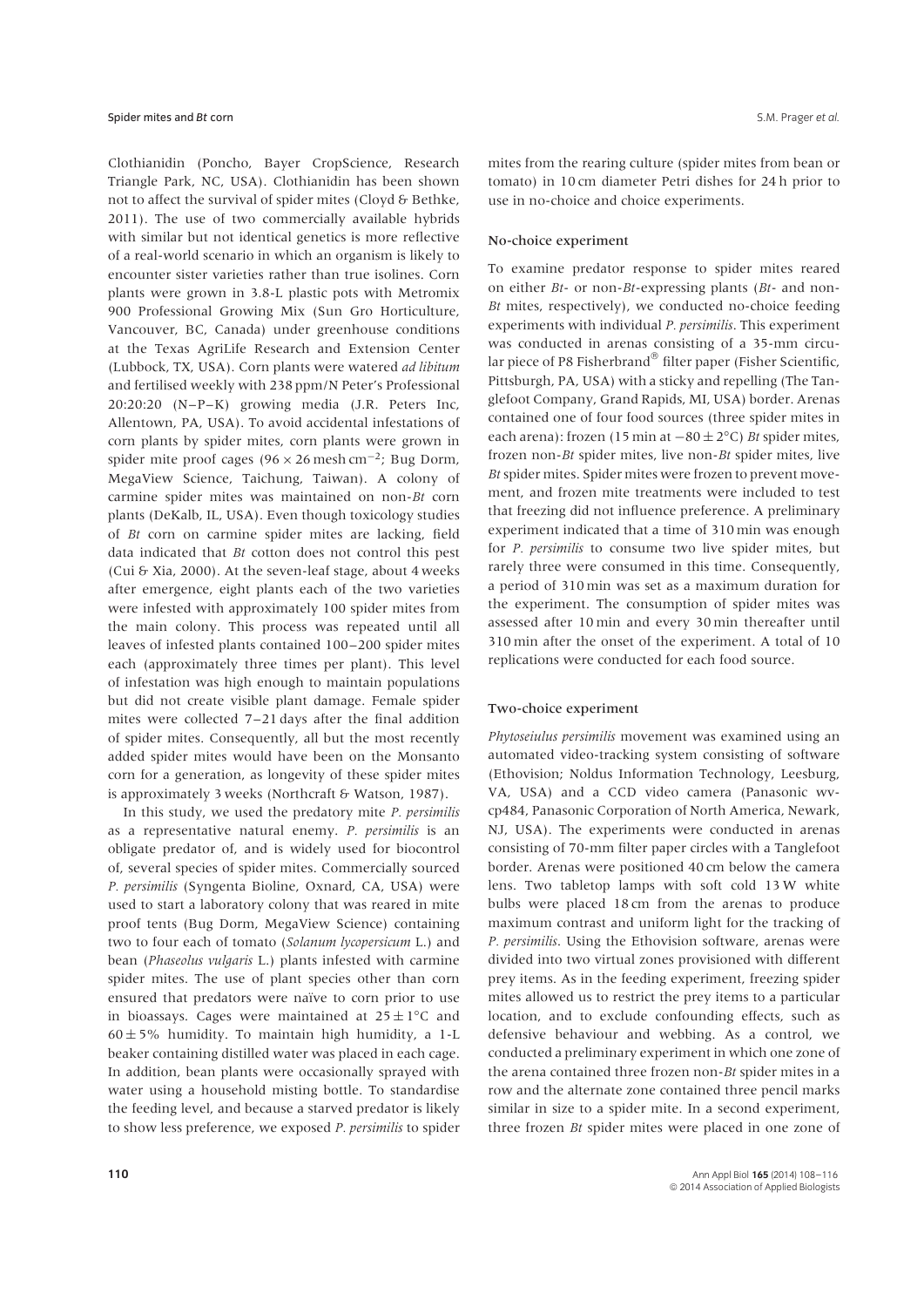the arena, and three frozen non-*Bt* spider mites were placed in the other. To avoid positional bias, treatments were randomly assigned to either side. Experiments were conducted for either 15 min (control) or 20 min (*Bt*/non-*Bt*), and total time spent by individual *P. persimilis* in each zone was recorded. A total of 42 and 35 replications were conducted for each of the two experiments.

#### Enzyme linked immunosorbent assay

The concentration of *Bt* toxins was quantified in both *Bt* and non-*Bt* corn plants used for spider mite rearing using double antibody sandwich enzyme linked immunosorbent assays (ELISA) performed with a commercially available kit (Catalogue # PSM11200, Agdia, Elkhart, IN, USA). Fresh corn tissue was diluted 1:10 (weight : volume) in phosphate buffered saline (PBS) Tween-20 (hereafter PBST), and tissue was ground for 45 s with a plastic pestle. Samples (100 μL) were incubated for 1 h on the precoated plates; subsequently, the samples were ejected and washed  $3\times$  with PBST. The conjugate enzyme (100  $\mu$ L) was then incubated for 1 h on the plates, ejected and the wells washed again were washed 3× with PBST. To detect Cry1Ab, 50 μL of *para*-nitrophenylphosphate (pNPP) substrate was added to each well, incubated at room temperature for 30 min and absorbance was read at 405 nm on a microplate reader (Plate Chameleon<sup>TM</sup>, Hidex, Turku, Finland). The pNPP was ejected, and each well was washed thrice with PBST. To detect Cry3Bb1, 50 μL of TMB substrate solution was added to each well, incubated for 20 min, and absorbances were read at 590 nm. A series of sample-free control (PBS only) wells  $(n=3)$  were included on each plate; a sample was considered positive if its absorbance (or optical density) exceeded the mean negative absorbance  $+3$  SD of the negative control series (Sutula *et al.*, 1986). Absorbance values below this threshold were adjusted to zero for subsequent analyses. Thresholds were plate-specific, but the cross-plate mean (SEM) absorbance value was  $0.30 \pm 0.01$ . For each treatment combination, corn tissue samples were collected randomly from middle tier leaves of 10 different plants at the six- to nine-leaf stage. A total of 20 individual plants were sampled (five for each infestation by *Bt* combination), for a total of 20 samples per treatment combination. In addition to plants, ELISA was also performed on the individual spider mites and *P. persimilis* used in experiments. However, ELISA did not prove sensitive enough to be accurate, and consequently those results were excluded.

### Statistical analysis

Statistical analyses were performed using the R statistical package version 2.11.1. Results from no-choice

experiments were tested using Cox's proportional hazards model (Cox, 1972; Crawley, 2007) for the time until the first and the second prey were consumed. In each instance, the model contained fixed factors for frozen versus alive, *Bt* or non-*Bt* and the interaction term. The interaction was not significant in any instance and was subsequently removed from the model. While no *P. persimilis* died of natural causes, some were caught in the Tanglefoot and these were censored as were those that did not consume any spider mites within the duration of the experiment*.* Results from two-choice experiments were analysed with a non-parametric Wilcoxon sign ranked sum test on differences. *Bt* toxin levels in corn plants were analysed separately for each toxin using a general linear model with the following treatment factors: spider mite presence, *Bt* or non-*Bt* hybrid, an interaction term and the date when samples were collected. The date term was included to account for abiotic factors that may influence *Bt* levels among planting groups. Date was not significant in either analyses and was subsequently removed from the models.

# **Results**

# No-choice experiment

After 310 min, three *P. persimilis* mites did not consume any spider mites, and six were caught in the Tanglefoot and then considered as censored values. The condition (frozen or live) of spider mites did not influence the predation rate of either non-*Bt* or *Bt* spider mites (Table 1), which confirmed that *a priori* freezing of spider mites did not affect their acceptability as a food source for *P. persimilis*. *P. persimilis* consumed both sources (frozen and alive) of non-*Bt* spider mites at a faster rate than *Bt* spider mites (Fig. 1; Table 1). The first non-*Bt* spider mite was always consumed during the 310-min period, but in some instances with *Bt* spider mites, no items were consumed. In both conditions, *P. persimilis* occasionally failed to feed on a second spider mite, but this was more common when presented with *Bt* spider mites. Similarly, *P. persimilis* individuals that consumed a *Bt* spider mite frequently failed to consume a second mite or took longer to do so (Fig. 1).

|                                                  | Covariate                                     | Β     |                    | $SE(\beta)$ (exp) $\beta$ z | P-value          |
|--------------------------------------------------|-----------------------------------------------|-------|--------------------|-----------------------------|------------------|
| First prey item                                  | Bt or non-Bt                                  |       | 0.804 0.3598 2.234 |                             | $2.23 \le 0.026$ |
|                                                  | Frozen or alive                               | 0.049 | 0.3413 1.050       | 0.14                        | 0.887            |
| Second prey item Bt or non-Bt 1.402 0.4754 4.064 |                                               |       |                    | 2.95                        | < 0.003          |
|                                                  | Frozen or alive $-0.210$ 0.4427 0.811 $-0.47$ |       |                    |                             | 0.636            |

*Bt*, *Bacillus thuringiensis*; SE, standard error; *β*, estimated regression coefficients.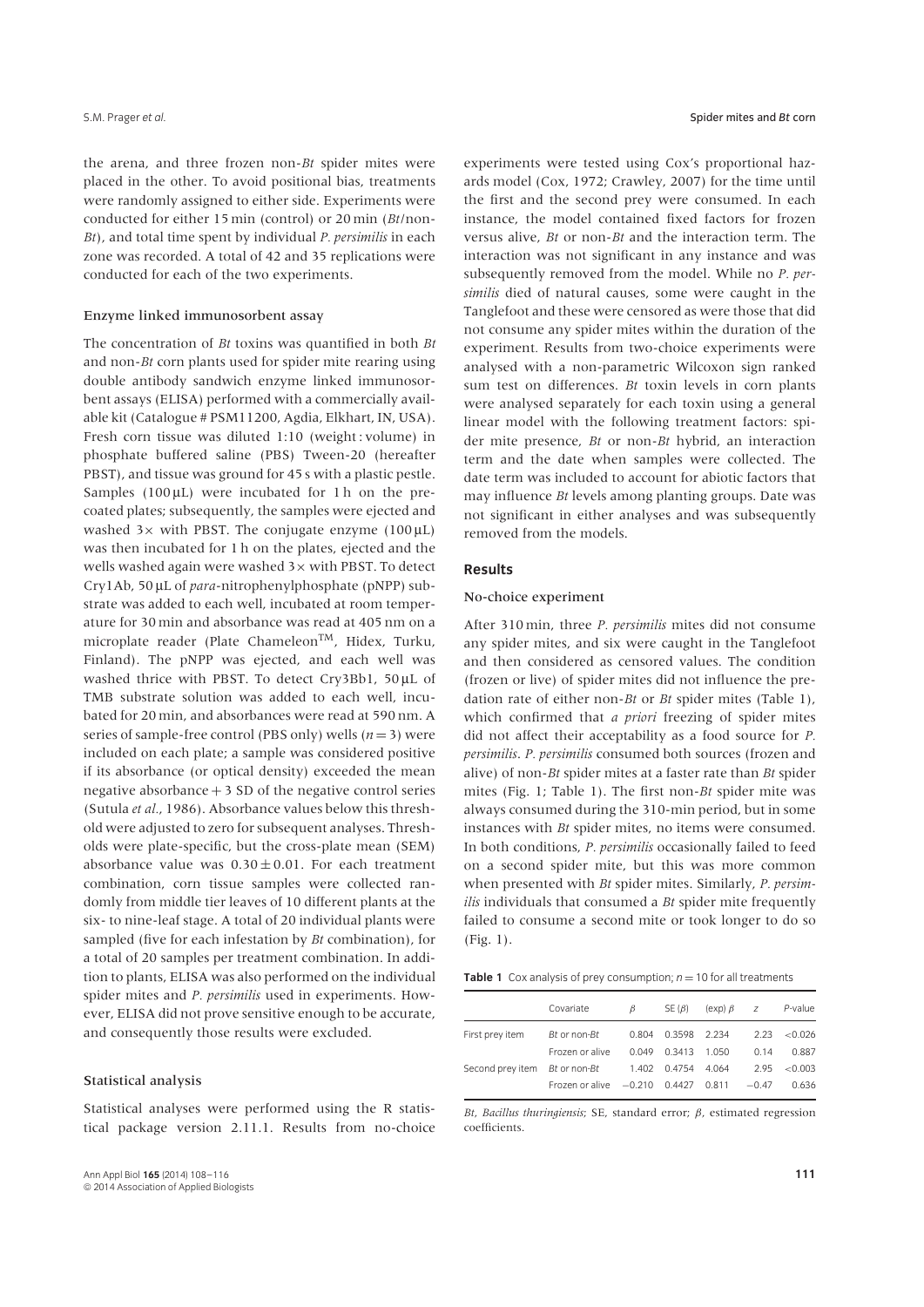

**Figure 1** The percent of *Phytoseiulus persimilis* that failed to consume prey over time (A) initial prey item and (B) subsequent prey item. Solid lines indicate when prey items were spider mites reared on *Bacillus thuringiensis* (*Bt*) corn; dashed lines indicate that spider mites were reared on non-*Bt* corn. There were 10 replications for each treatment; because preferences of frozen and live spider mites did statistically differ, data were pooled. During the experiment, six *P. persimilis* were caught in the Tanglefoot and added as censored data.

## Two-choice experiment

*Phytoseiulus persimilis* spent significantly more time in the zone containing frozen spider mites  $(411.5 \pm 147.2 s)$ than in the zone with pencil marks  $(264.0 \pm 154.1 s)$ (Wilcoxon signed ranks test:  $W = 350$ ,  $P < 0.01$ ,  $n = 21$ ). This indicated that the *P. persimilis* could distinguish the frozen spider mites from other objects and supported the use of frozen spider mites in the experiment. When offered a choice between frozen non-*Bt* and *Bt* spider mites, *P. persimilis* mites spent significantly more time in the zone containing non-*Bt* spider mites (Wilcoxon signed ranks test:  $W = 133$ ,  $P < 0.03$ ,  $n = 35$ ) (Fig. 2). Specifically, the majority of time was spent in the half of arenas containing non-*Bt* spider mites. Moreover, *P. persimilis* mites never spend an entire observation period with *Bt* spider mites, whereas they will spend the full period on the side of the arena with non-*Bt* spider mites (Fig. 2).



**Figure 2** Median proportion of time spent on the side of the arena containing frozen spider mites reared on *Bt*-corn or reared on non-*Bt* corn. Boxes indicate maximum and minimum, solid line indicates median and the dashed vertical line indicates 50%.

#### Enzyme linked immunosorbent assays

Cry toxin quantity was significantly affected by whether the plant was *Bt* or non-*Bt* and whether it was infested by spider mites or not. For both Cry3Bb1 (*Bt* versus non-*Bt*:  $F_{1,75} = 7114$ ,  $P < 0.0001$ ; mite versus no mite:  $F_{1,75} = 66.42$ ,  $P < 0.0001$ ; interaction:  $F_{1,75} = 66.77$ , *P <* 0.0001) and Cry1Ab (*Bt* versus non-*Bt*: *F*1,71 = 8776, *P* < 0.0001; mite versus no mite:  $F_{1,71} = 28.58$ , *P* < 0.0001; interaction: *F*1,71 = 36.75, *P <* 0.0001), mite infestation significantly reduced Cry toxin in the leaf tissue on the *Bt* plants (Fig. 3). As expected, there was no effect of spider mite infestation on Cry toxin levels in non-*Bt* control plants; these plants did not contain Cry toxins. However, spider mite infestation was associated with reduced toxin levels in spider mite-infested plants (Fig. 3), with average absorbances on the non-*Bt* plants *<*0.001 for Cry1Ab, and *<*0.01 for Cry3Bb1.

# **Discussion**

The results presented here constitute the first evaluation of behavioural responses of an obligate spider mite predator to spider mites reared on pyramid stacked *Bt* corn. These results inform our current understanding of how *Bt* crops may affect food webs in agricultural systems, and we identified a particular interaction that merits additional research from the perspective of nontarget risk assessments for *Bt* crops. Specifically, we found that in a no-choice experiment, *P. persimilis* individuals consumed non-*Bt* spider mites at a faster rate than spider mites reared on *Bt* corn. We also found that when given a choice, *P. persimilis* individuals spend more time in the vicinity of non-*Bt* spider mites than *Bt* spider mites.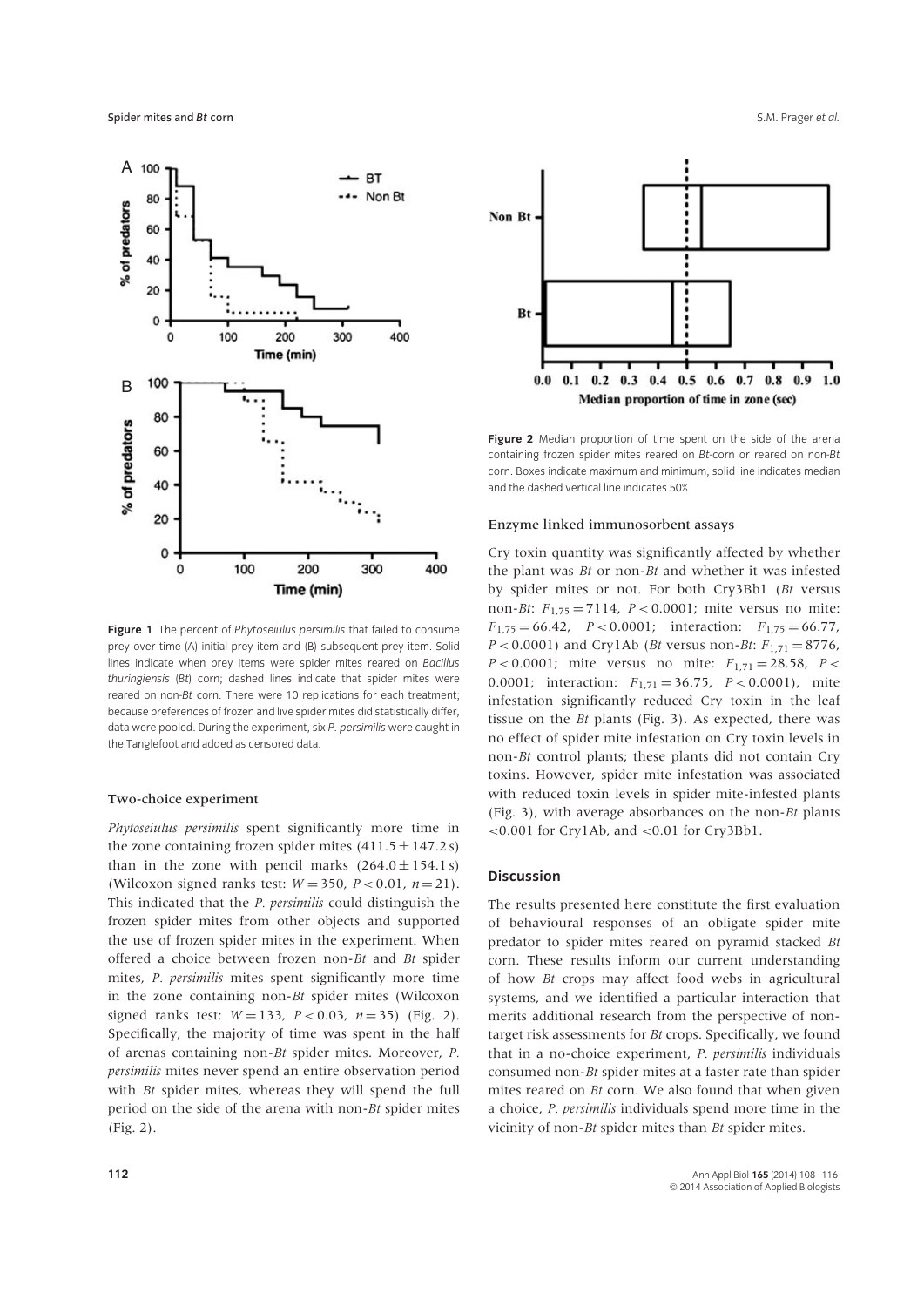

**Figure 3** Cry toxin contents [represented as absorbance from the enzyme linked immunosorbent assays (ELISA) assays] of genetically modified corn plants with or without herbivorous mite infestations. Asterisks indicate significant differences between treatments within a Cry toxin  $(P = 0.0001)$ .

Our behavioural results compliment those of Zemkova Rovenska *et al.* (2005) who found that *P. persimilis* consumed significantly fewer spider mites that had fed on eggplant expressing the Cry3Bb protein than spider mites that had been reared on non-*Bt* eggplants. Interestingly, the authors also found that the spider mites preferred to settle on the leaves of *Bt* eggplant leaves rather than on non-*Bt* eggplant leaves, suggesting that spider mites may use *Bt* eggplant as a refuge. Conversely, Esteves Filho *et al.* (2010) found no preference when the predatory mite *Phytoseiulus macropilis* Banks was exposed to spider mites reared on cotton plants expressing Cry1Ac or spider mites reared on non-*Bt* cotton plants. Lacewings [*C. carnea*] showed a significant preference for Egyptian cotton leafworms [*Spodoptera littoralis* (Boisduval)] fed non-*Bt*-corn versus conspecifics fed transgenic corn expressing Cry1Ab toxin (Meier & Hilbeck, 2001). However, no preference was observed when lacewings had a choice between plum aphids (*Rhopalosiphum padi* L.) fed *Bt* and non-*Bt* corn (Meier & Hilbeck, 2001). Finally, a coccinellid beetle (*Harmonia axyridis* Pallas) did not show any preferences between *Spodoptera* larvae fed *Bt* and non-*Bt* corn (Dutra *et al.*, 2012). Consequently, it appears that avoidance by predators of prey items fed on *Bt* host plants is more system specific than a universal behaviour.

Ingestion and accumulation of Cry toxin by spider mites is a possible explanation for the observed preference of *P. persimilis* for non-*Bt* spider mites. Indeed, previous studies have demonstrated the presence of Cry toxins in two-spotted spider mites (*T. urticae*) exposed to *Bt*-corn (Obrist *et al.*, 2006*a*,b). In contrast, Obrist *et al.* (2006*a*,*b*)

found negligible toxin presence in aphids (*Metopolophium dirhodum* Walker), thrips (*Frankliniella tenuicornis* Uzel) and leafhoppers (*Zyginidia* spp*.*) and suggest that factors such as corn cultivar and phenology (stage relative to flowering) may influence Cry toxin accumulation.

As noted previously, life history parameters of twospotted spider mites are not influenced by the ingestion of *Bt* toxins (Dutton *et al.*, 2002; Obrist *et al.*, 2006*c*; Li & Romeis, 2010). Similarly, when reared on spider mites known to contain Cry1Ab, the predatory mite *Neoseiulus cucumeris* did not differ in any life history trait from controls reared on a non-*Bt* near isoline (Obrist *et al.*, 2006*c*). This would suggest that the behavioural patterns we observed are probably not associated with a fitness consequence to the predators. *P. persimilis* has complex and well-studied foraging behaviour that includes the ability to learn (Rahmani *et al.*, 2009) and to distinguish among volatiles under various scenarios (i.e. Takabayashi & Dicke, 1992; Gols *et al.*, 1999; Krips *et al.*, 1999; Dicke *et al.*, 2003). It is likely that these same mechanisms are involved with the behaviours observed in this study. The specific cues and factors involved with these behaviours will require further investigation. Such follow up could include exposure to pure proteins; however, studies have shown differing responses between microbial *Bt* sprays and toxins acquired indirectly from plants (Hilbeck *et al.*, 1998*a*,*b*; Dutton *et al.*, 2003).

These results may help answer questions about the susceptibility of *Bt* corn to infestation by spider mites. Several studies performed in China demonstrated resurgences of spider mites in *Bt*-cotton (Yang *et al.*, 2005; Yu *et al.*, 2011; Zhao *et al.*, 2011). This indicates that spider mites may take advantage of *Bt* crops. A decrease in predation rate by *P. persimilis* due to behavioural avoidance is one possible mechanistic explanation of these findings. Although *Bt* crops also receive less insecticide applications, which in turn contributes to keeping populations of natural enemies higher, and this might be expected to offset the decreased predation due to behavioural effects. How these two factors compensate for each other needs to be studied in more detail.

Our controlled greenhouse studies indicated that *<*2 weeks of feeding by relatively moderate numbers of spider mites reduced the amounts of *Bt* toxins found in corn leaves. This is a clear indication that herbivory by spider mites results in a reduction in *Bt*-toxin levels in leaf tissue. To our knowledge, this is the first report of such a trend. In fact, to the contrary, Olsen *et al.* (2005) showed that damage by chewing or sucking insects do not induce changes in the expression of Cry1Ac in cotton. Given the novelty of this finding, what mechanisms are involved is unclear. The reduction may derive from a plant response that turns off *Bt*-protein production,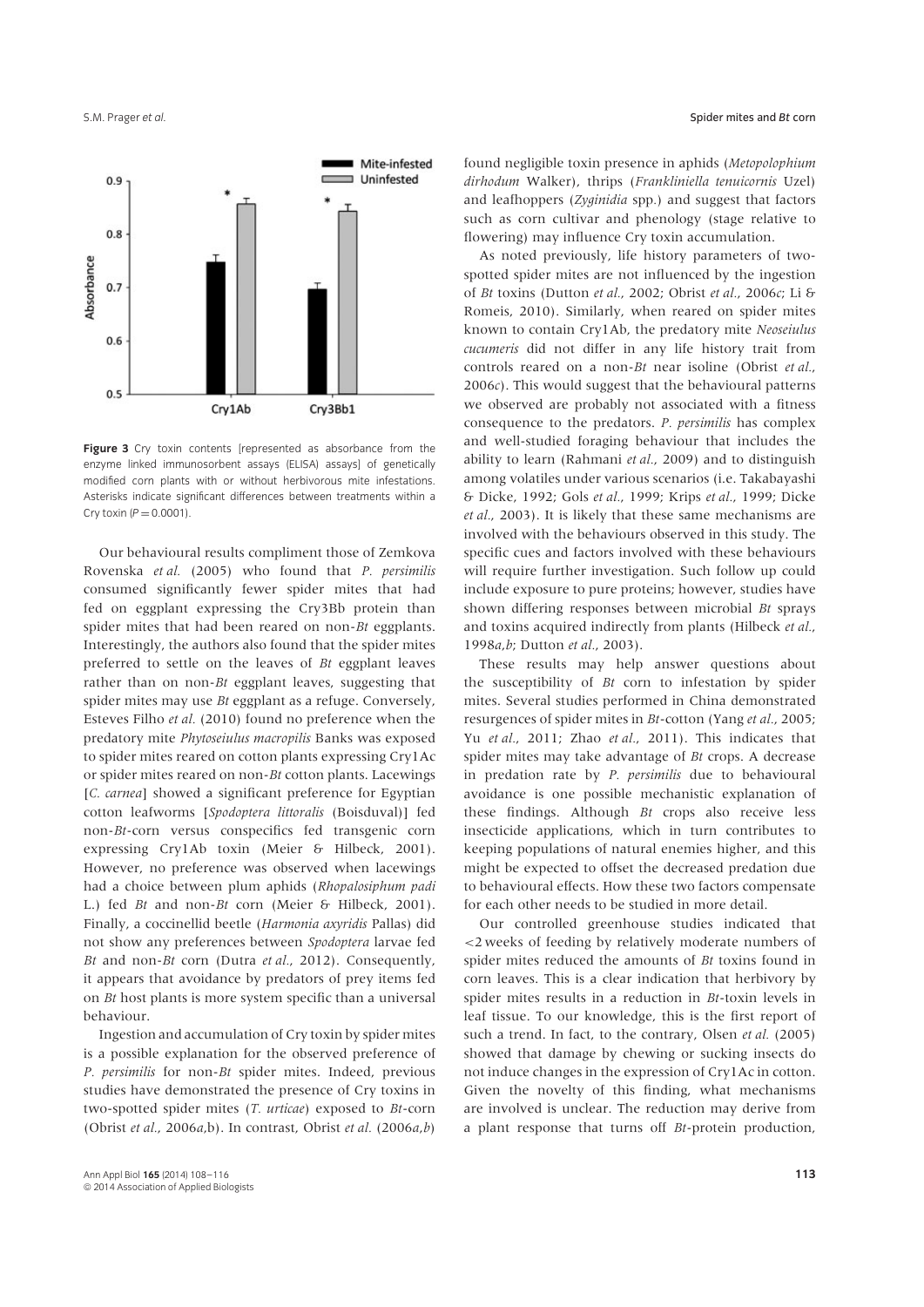degradation of proteins within the plant, changes in the levels of photosynthesis or loss of chlorophyll. Regardless of mechanisms involved, this is an important finding that warrants further research. In particular, studies are required that specifically address the implications for the effectiveness of resistance management plans for *Bt* crops.

This research provides clear evidence for two potential ways in which a secondary pest could potentially undermine one of the key benefits of *Bt* corn: its ability to reduce the need for insecticide applications. First, consuming *Bt* corn may give spider mites a refuge from their predator community, thereby necessitating insecticidal inputs to manage secondary pest outbreaks. This aspect is a particular concern with the introduction of blended bags of *Bt* and non-*Bt* crop seeds (compared to physically separated non-*Bt* crop refuges in specific blocks), as it means that *Bt* and non-*Bt* crop plants are mixed and therefore enable easy movement by spider mites between adjacent plants. In addition, if spider mites alter the levels of Cry toxin in *Bt* corn, the effectiveness of this technology in controlling target herbivore pests may be partially compromised, potentially leading to resistance in pest populations. Additional research is needed to explore whether either of these scenarios occurs under realistic conditions.

In summary, the results presented here strongly underscore the importance of comprehensive assessments of the impact of *Bt* toxins on food webs in agricultural food webs. Toxicity studies are important and necessary. However, it is also clear that factors such as behaviour, plant physiological effects and the differences among Cry toxins must also be considered when considering the ecological risks posed by transgenic crops. We offer additional support to the idea that Cry toxins will influence predator behaviour, but also demonstrate that these effects may be specific to certain toxins, rather than a response to all *Bt* events*.* In addition, we have demonstrated that there may be critically important (and so far neglected) feedback mechanisms between herbivory and *Bt* toxin expression in crop plants. We suggest that future assessments of *Bt* toxins need to go beyond toxicity and consider the numerous potential indirect ecological impacts of these crops.

## **Acknowledgements**

We thank Patrick Porter for advice on experimental design and Kathy Vaughn for colony maintenance. Mention of any proprietary products does not constitute endorsement by the USDA.

#### **References**

Alcantara E.P. (2012) Postcommercialization monitoring of the long-term impact of Bt corn on non-target arthropod communities in commercial farms and adjacent riparian areas in the Philippines. *Environmental Entomology*, **41**, 1268–1276.

- Bøhn T., Primicerio R., Traavik T. (2012) The German ban on GM maize MON810: scientifically justified or unjustified? *Environmental Sciences Europe*, **24**, 1–7.
- Burgio G., Dinelli G., Marotti I., Zurla M., Bosi S., Lanzoni A. (2011) Bt-toxin uptake by the non-target herbivore, *Myzus persicae* (Hemiptera: Aphididae), feeding on transgenic oilseed rape in laboratory conditions. *Bulletin of Entomological Research*, **101**, 241–247.
- Cloyd R.A., Bethke J.A. (2011) Impact of neonicotinoid insecticides on natural enemies in greenhouse and interiorscape environments. *Pest Management Science*, **67**,  $3 - 9$ .
- Cox D.R. (1972) Regression models and life-tables (with discussion). *Journal of the Royal Statistical Society, Series B*, **34**, 187–220.
- Crawley M.J. (2007) *The R Book*. West Sussex, UK: Wiley.
- Cui J.J., Xia J.Y. (2000) Effects of Bt (*Bacillus thuringiensis*) transgenic cotton on the dynamics of pest population and their enemies. *Acta Phytophyacica Sinica*, **27**, 141–145.
- Desneux N., Ramirez-Romero R., Bokonon-Ganta A., Bernal J. (2010) Attraction of the parasitoid *Cotesia marginiventris* to host (*Spodoptera frugiperda*) frass is affected by transgenic maize. *Ecotoxicology*, **19**, 1183–1192.
- Dicke M., De Boer J.G., Höfte M., Rocha-Granados M.C. (2003) Mixed blends of herbivore-induced plant volatiles and foraging success of carnivorous arthropods. *Oikos*, **101**, 38–48.
- Dong H., Li W. (2007) Variability of endotoxin expression in Bt transgenic cotton. *Journal of Agronomy and Crop Science*, **193**, 21–29.
- Duan J.J., Lundgren J.G., Naranjo S., Marvier M. (2010) Extrapolating non-target risk of Bt crops from laboratory to field. *Biology Letters*, **6**, 74–77.
- Dutra C.C., Koch R.L., Burkness E.C., Meissle M., Romeis J., Hutchison W.D., Fernandes M.G. (2012) *Harmonia axyridis* (Coleoptera: Coccinellidae) exhibits no preference between Bt and non-Bt maize fed *Spodoptera frugiperda* (Lepidoptera: Noctuidae). *PLoS One*, **7**, e44867.
- Dutton A., Klein H., Romeis J., Bigler F. (2002) Uptake of Bt-toxin by herbivores feeding on transgenic maize and consequences for the predator *Chrysoperla carnea*. *Ecological Entomology*, **27**, 441–447.
- Dutton A., Romeis J., Bigler F. (2003) Assessing the risks of insect resistant transgenic plants on entomophagous arthropods Bt-maize expressing Cry1Ab as a case study. *BioControl*, **48**, 611–636.
- Esteves Filho A.B., de Oliveira J.V., Torres J.B., Gondim M.G. Jr. (2010) Compared biology and behaviour of *Tetranychus urticae* Koch (Acari: Tetranychidae) and *Phytoseiulus macropilis* (Banks) (Acari: Phytoseiidae) on Bollgard and non-transgenic isoline cotton. *Neotropical Entomology*, **39**, 338–344.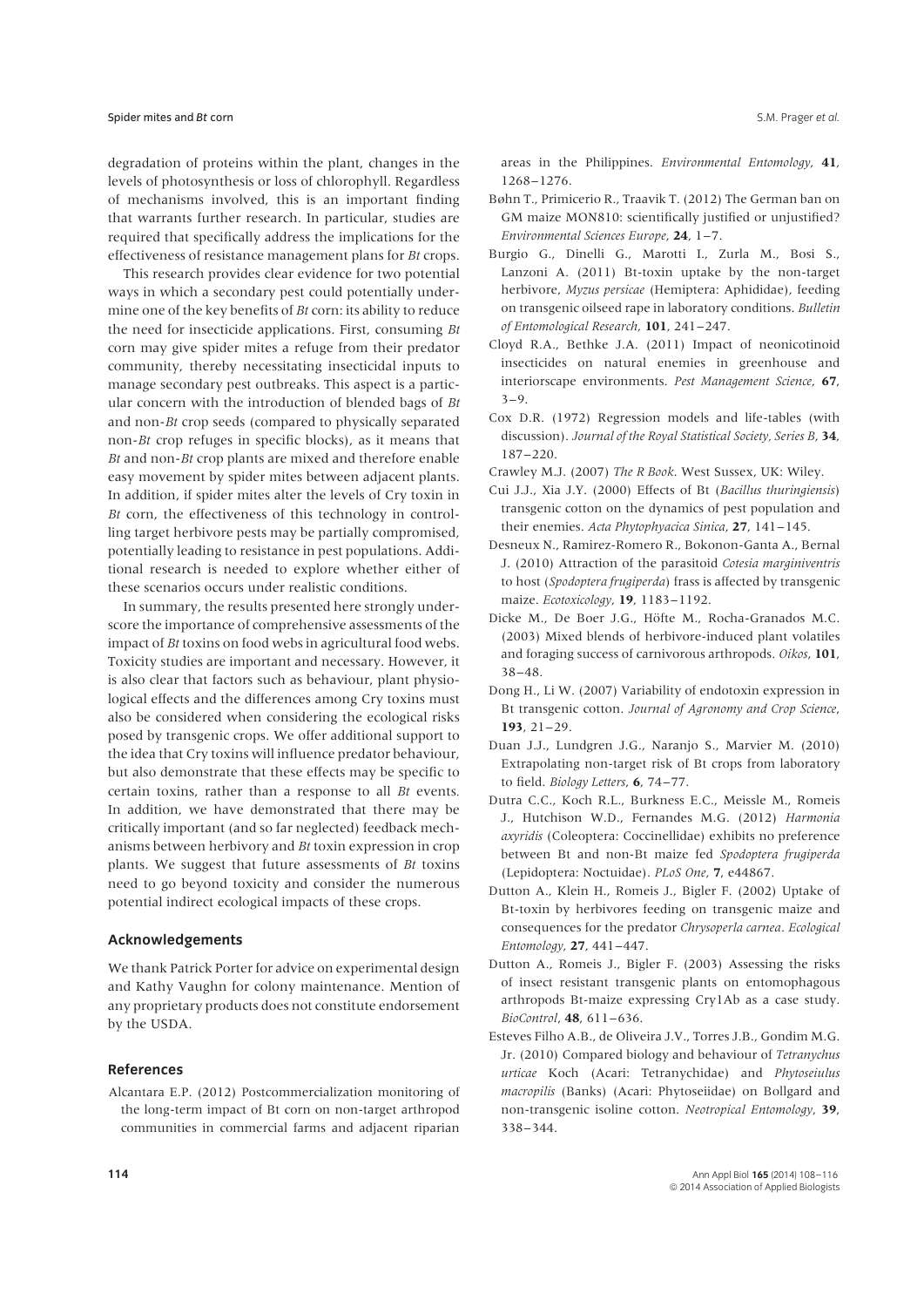- Gols R., Posthumus M.A., Dicke M. (1999) Jasmonic acid induces the production of gerbera volatiles that attract the biological control agent *Phytoseiulus persimilis*. *Entomologia Experimentalis et Applicata*, **93**, 77–86.
- Hilbeck A., Baumgartner M., Fried P.M., Bigler F. (1998*a*) Effects of transgenic *Bacillus thuringiensis* corn-fed prey on mortality and development time of immature *Chrysoperla cornea* (Neuroptera: Chrysopidae). *Environmental Entomology*, **27**, 480–487.
- Hilbeck A., Moar W.J., Pusztai-Carey M., Filippini A., Bigler F. (1998*b*) Toxicity of *Bacillus thuringiensis* Cry1Ab toxin to the predator *Chrysoperla carnea* (Neuroptera: Chrysopidae). *Environmental Entomology*, **27**, 1255–1263.
- Hilbeck A., Meier M., Römbke J., Jänsch S., Teichmann H., Tappeser B. (2011) Environmental risk assessment of genetically modified plants – concepts and controversies. *Environmental Sciences Europe*, **23**, 1–12.
- Hilbeck A., McMillan J.M., Meier M., Humbel A., Schläpfer-Miller J., Trtikova M. (2012) A controversy re-visited: Is the coccinellid *Adalia bipunctata* adversely affected by Bt toxins? *Environmental Sciences Europe*, **24**, 1–12.
- Hilbeck A., Weiss G., Oehen B., Römbke J., Jänsch S., Teichmann H., Lang A., Otto M., Tappeser B. (2014) Ranking matrices as operational tools for the environmental risk assessment of genetically modified crops on non-target organisms. *Ecological Indicators*, **36**, 367–381.
- Krips O.E., Willems P.E.L., Gols R., Posthumus M.A., Dicke M. (1999) The response of *Phytoseiulus persimilis* to spider mite-induced volatiles from Gerbera: influence of starvation and experience. *Journal of Chemical Ecology*, **25**, 2623–2641.
- Li Y., Romeis J. (2010) Bt maize expressing Cry3Bb1 does not harm the spider mite, *Tetranychus urticae*, or its ladybird beetle predator, *Stethorus punctillum*. *Biological Control*, **53**, 337–344.
- Liu X., Chen M., Onstad D., Roush R., Shelton A. (2011) Effect of Bt broccoli and resistant genotype of *Plutella xylostella* (Lepidoptera: Plutellidae) on development and host acceptance of the parasitoid *Diadegma insulare* (Hymenoptera: Ichneumonidae). *Transgenic Research*, **20**, 887–897.
- Lövei G.L., Andow D.A., Arpaia S. (2009) Transgenic insecticidal crops and natural enemies: a detailed review of laboratory studies. *Environmental Entomology*, **38**, 293–306.
- Lozzia G.C., Rigamonti I.E., Manachini B., Rocchetti R. (2000) Laboratory studies of the effects of transgenic corn on the spider mite *Tetranychus urticae* Koch. *Bolletino di Zoologia Agraria e di Bachicoltura*, **32**, 35–47.
- Lundgren J.G., Gassmann A.J., Bernal J., Duan J.J., Ruberson J. (2009) Ecological compatibility of GM crops and biological control. *Crop Protection*, **28**, 1017–1030.
- Luo Z., Dong H., Li W., Ming Z., Zhu Y. (2008) Individual and combined effects of salinity and waterlogging on

*Cry1Ac* expression and insecticidal efficacy of Bt cotton. *Crop Protection*, **27**, 1485–1490.

- Meier M.S., Hilbeck A. (2001) Influence of transgenic *Bacillus thuringiensis* corn-fed prey on prey preference of immature *Chrysoperla carnea* (Neuroptera: Chrysopidae). *Basic and Applied Ecology*, **2**, 35–44.
- Men X., Ge F., Edwards C., Yardim E. (2004) Influence of pesticide applications on pest and predatory arthropods associated with transgenic Bt cotton and nontransgenic cotton plants. *Phytoparasitica*, **32**, 246–254.
- Myhr A.I. (2010) A precautionary approach to genetically modified organisms: challenges and implications for policy and science. *Journal of Agricultural and Environmental Ethics*, **23**, 501–525.
- Naranjo S.E. (2009) Impacts of Bt crops on non-target invertebrates and insecticide use patterns. *CAB Reviews: Perspectives in Agriculture, Veterinary Science, Nutrition and Natural Resources*, **4**, 011.
- Northcraft P.D., Watson T.E. (1987) Developmental biology of *Tetranychus cinnabarinus* (Boisduval) under three temperature regimes. *Southwestern Entomologist*, **12**, 45–50.
- Obrist L.B., Dutton A., Albajes R., Bigler F. (2006*a*) Exposure of arthropod predators to Cry1Ab toxin in Bt maize fields. *Ecological Entomology*, **31**, 143–154.
- Obrist L.B., Dutton A., Romeis J., Bigler F. (2006*b*) Biological activity of Cry1Ab Toxin expressed by Bt maize following ingestion by herbivorous arthropods and exposure of the predator *Chrysoperla carnea*. *BioControl*, **51**, 31–48.
- Obrist L.B., Klein H., Dutton A., Bigler F. (2006*c*) Assessing the effects of BT maize on the predatory mite *Neoseiulus cucumeris*. *Experimental and Applied Acarology*, **38**, 125–139.
- Olsen K.M., Daly J.C., Finnegan E.J., Mahon R.J. (2005) Changes in Cry1Ac Bt transgenic cotton in response to two environmental factors: temperature and insect damage. *Journal of Economic Entomology*, **98**, 1382–1390.
- Peterson J.A., Lundgren J.G., Harwood J.D. (2011) Interactions of transgenic *Bacillus thuringiensis* insecticidal crops with spiders (Araneae). *Journal of Arachnology*, **39**, 1–21.
- Rahmani H., Hoffmann D., Walzer A., Schausberger P. (2009) Adaptive learning in the foraging behavior of the predatory mite *Phytoseiulus persimilis*. *Behavioral Ecology*, **20**, 946–950.
- Ramirez-Romero R., Desneux N., Decourtye A., Chaffiol A., Pham-Delegue M.H. (2008) Does CrylAb protein affect learning performances of the honey bee *Apis mellifera* L. (Hymenoptera, Apidae)? *Ecotoxicology and Environmental Safety*, **70**, 327–333.
- Romeis J., Bartsch D., Bigler F., Candolfi M.P., Gielkens M.M.C., Hartley S.E., Hellmich R.L., Huesing J.E., Jepson P.C., Layton R., Quemada H., Raybould A., Rose R.I., Schiemann J., Sears M.K., Shelton A.M., Sweet J., Vaituzis Z., Wolt J.D. (2008) Assessment of risk of insectresistant transgenic crops to nontarget arthropods. *Nature Biotechnology*, **26**, 203–208.
- Sanvido O., Romeis J., Bigler F. (2007) Ecological impacts of genetically modified crops: ten years of field research